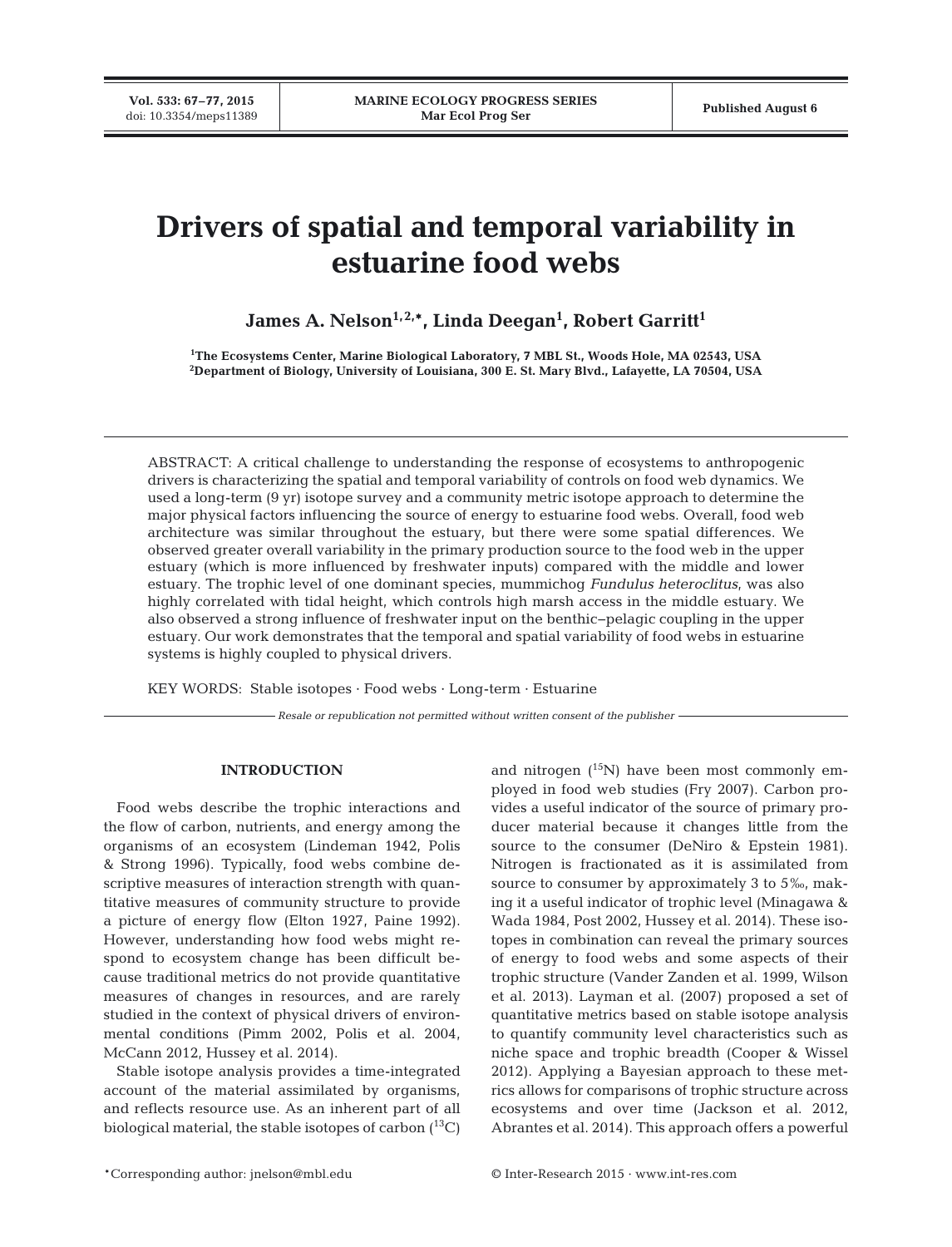tool to describe energy flow patterns in food webs, and when coupled with physical drivers of ecosystem function, can identify potential drivers of energy flow change.

The primary production source and animal community that make up a food web can be significant factors that influence the total productivity and retention of nutrients in an ecosystem. For example, the physical and biological dynamics of the upper portion of an estuary, where nutrients and organic matter from the watershed first enter, can significantly affect the biogeochemical cycling and productivity of the entire estuarine ecosystem (Schuchardt et al. 1993, Holmes et al. 2000, Giblin et al. 2010). It is also habitat for a unique suite of species capable of tolerating extreme changes in environmental conditions (Jordan & Sutton 1984, Hines et al. 1987). Coupling between pelagic primary production and benthic secondary production can also increase the retention of allochthonous nutrients and organic matter inputs within the estuary (Hughes et al. 2000, Eyre & Ferguson 2006), potentially increasing secondary production and providing greater food web stability (Huxel & McCann 1998, Carpenter et al. 2005).

The geomorphic features of ecosystems can also create landscape energy flow patterns that benefit particular community structures (Pringle et al. 1988, Lake 2000, Christian & Allen 2014). Intertidal creeks are conduits that connect high marsh with low marsh and open bay habitats, thus increasing connectivity across the landscape (Kneib 1997, Christian & Allen 2014). Access to marsh areas increases the growth and survival of small fishes (Komarow et al. 1999, Haas et al. 2009). Knowing the proportion of energy acquired from the marsh and how these habitats respond to physical drivers, such as sea level rise, is critical to understanding how the total productivity of coastal ecosystems might change in the future.

Although we have a good understanding of how individual organisms function in food webs, our knowledge of how food webs as a whole respond to environmental drivers over longer periods is less well developed. Given the seasonal nature of allochthonous inputs of nutrients and the inter-annual variability in sources of production, it is necessary to evaluate systems over multiple years in order to understand the physical factors that drive food web energy flow (Fanklin 1989). However, most of the work on food web dynamics in estuarine systems has been done over short time periods (months to a year) (Hughes et al. 2000, Eyre & Ferguson 2006, Hoffman et al. 2008).

Our objective was to identify physical controls on food web structure by examining year-to-year variations in food web characteristics over nearly a decade. We used carbon and nitrogen stable isotopes in a 'community module' approach to identify controls on food web characteristics (Holt 1997, Gilman et al. 2010). A community module is a small group of species that share a characteristic configuration and interaction network that can be used to determine how whole communities respond to change (Gilman et al. 2010). We used carbon and nitrogen stable isotope ratios of the primary producers and secondary consumers that represent functional groups collected over a 9 yr period to determine the food web structure and resource use in the estuary. We compared the same set of primary producers and secondary consumers over multiple years to infer the relative changes in primary production sources to secondary consumers associated with physical drivers. The species we chose represent all of the primary functional groups, are the most abundant form of higher trophic level biomass, and accumulate most of their biomass over the summer, thus providing us with integrated isotope values during the growing season (Lotrich 1975, James-Pirri et al. 2001, Fry et al. 2008).

We used Bayesian stable isotope mixing models and community-wide metrics to compare trophic structure and organic matter source. We then used the metrics to identify food web controls. We hypothesized that the primary controls on the food webs would be strongly influenced by the prevailing physical dynamics in each part of the estuary.

## **MATERIALS AND METHODS**

#### **Study site and sampling locations**

The study was conducted in the Plum Island Ecosystems Long-Term Ecological Research (PIE LTER) site near Newburyport, MA, USA (Fig. 1). PIE is a productive riverine salt marsh estuary, with a vertically well mixed water column and a horizontal salinity gradient of 0 at the head of the estuary to 32 at the marine end. The steepness of the gradient varies in space and time depending on the interplay between freshwater input via rivers and the spring/neap tidal cycle (Vallino & Hopkinson 1998). The Parker River (mean annual discharge:  $1.2 \text{ m}^3 \text{ s}^{-1}$ ; growing season [June to Sept]:  $0.5 \text{ m}^3 \text{ s}^{-1}$ ] has greatest influence on the salinity gradient in the system (Vallino & Hopkinson 1998, Holmes et al. 2000). The seasonal water temperature ranges from just below freezing (−1°C) in February to 28°C in July and August. The neap and mid-range tides (1.9 to 2.7 m) flood low and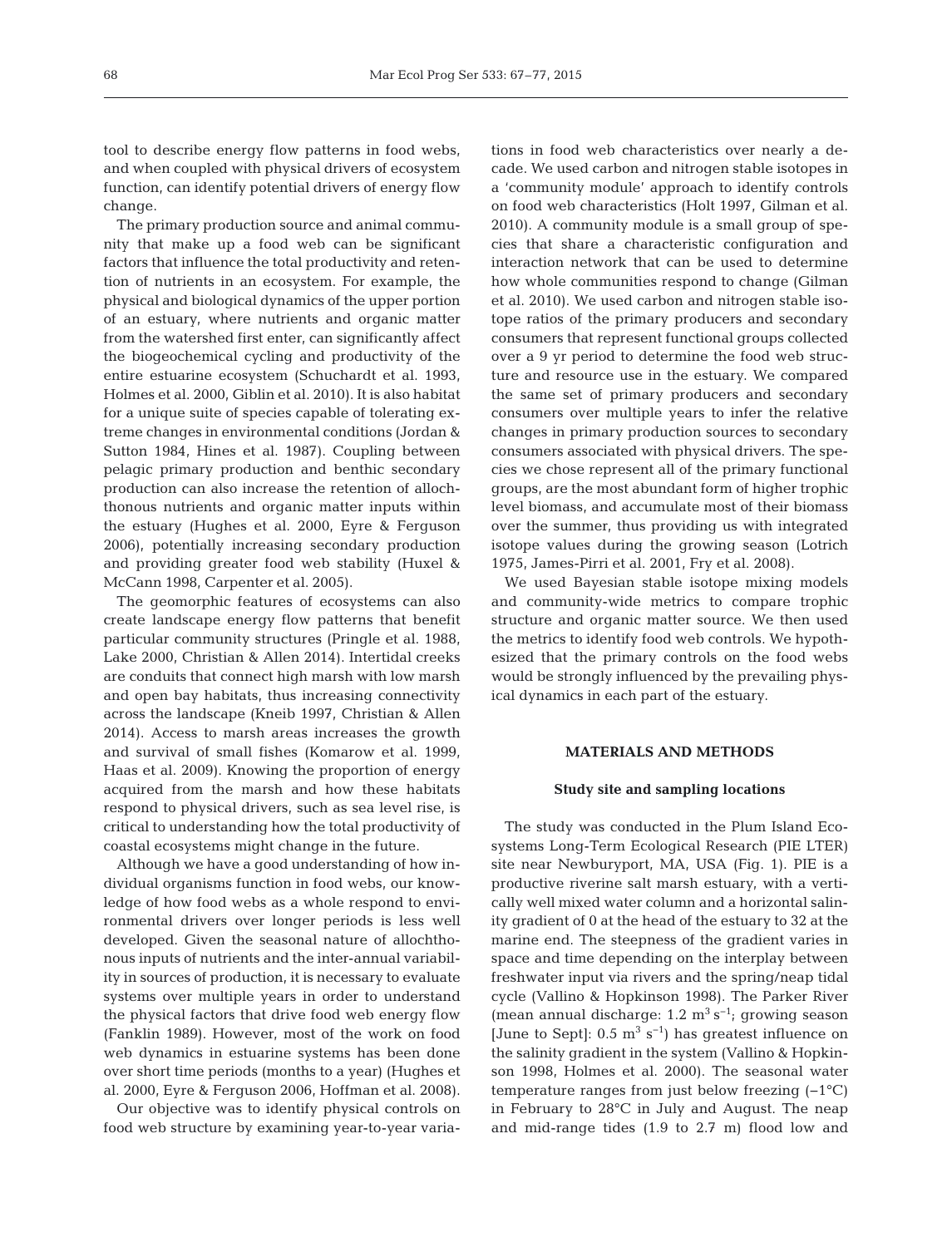

Fig. 1. Plum Island estuary; black boxes: sampling area

fringing marsh habitats, while spring tides  $(>2.8 \text{ m})$ flood high marsh habitats.

Food webs were characterized from 1999 to 2008 in 3 regions: the upper (42.75° N, 70.92° W), middle (42.76° N, 70.83° W), and lower (42.70° N, 70.78° W) regions of the estuary (Fig. 1). The upper estuary is characterized by a deep river channel with terrestrial inputs of pelagic particulate organic matter (PPOM), and is bordered by a brackish marsh dominated by C3 marsh plant species *(Typha* sp. and *Scirpus* sp. in tidal marshes near the upland edge, grading into C4 marsh plant species *Spartina* sp. along the river edge). The middle estuary is characterized by extensive saltmarsh habitats (C4 marsh plant species, low marsh *Spartina alterniflora* and high marsh *S. patens)*. These saltmarshes produce about 600 to 700 g dry wt m<sup>-2</sup> yr<sup>-1</sup> (Montagna & Ruber 1980, Morris et al. 2013). The lower estuary is an open, shallow (80% exposed at low tide) marine system dominated by sand flats with a steep shoreline that transitions quickly to upland, with little adjacent saltmarsh habitat.

## **Food web analysis**

Samples were collected in August and September to represent a time-integrated assessment of the growing season. Our functional groups were classified based on feeding mode as determined in Deegan & Garritt (1997) to provide examples of consumers at the various trophic levels and resource use types of the dominant species in the estuary (Wilson 1999). We used benthic diatoms and marsh macrophytes as proxies for benthic primary producers and PPOM as a proxy for pelagic primary producers (see Table 1). The values for organic matter sources were collected annually in each section of the estuary and used to determine consumer source contributions from each region of the estuary. Our consumers were mixed zooplankton, ribbed mussels *Geukensia demissa*, softshell clams *Mya arenaria*, sandworms *Nereis virens*, blue mussels *Mytilus edulis*, mummichog *Fundulus heteroclitus*, and Atlantic silverside *Menidia menidia*. Zooplankton represented mobile pelagic primary consumers (McClelland & Montoya 2002) while the bivalve species represented sessile water column feeders (Gillikin et al. 2006).

The sandworm, mummichog, and Atlantic silverside are mobile omnivores that vary in their feeding strategies. Sandworms burrow in the sediment and represent benthic deposit feeders (Nielsen et al. 1995). Mummichogs represent benthic oriented generalists and consume a wide variety of predominantly benthic food items, from detritus and algae to small invertebrates such as copepods and insects (Kneib 1986). Atlantic silverside represent a pelagic oriented invertebrate feeder, but have been shown to feed on benthic prey items as well (Adams 1976, Fry et al. 2008).

Sample preparation included collecting individuals, isolating and cleaning the sample, compositing tissue of 3 to 20 individuals (depending on species), washing with deionized water, drying at 50 to 60°C for 48 h, and grinding to a powder with a Wig-L-Bug grinder (Crescent Dental). All filters were glass fiber (size F), pre-combusted at 500°C for 4 h. All dried samples were stored in glass vials. Stable isotope samples were processed at the Marine Biological Laboratory using a Europa ANCA-SL elemental analyzer-gas chromatograph preparation system attached to a continuous-flow Europa 20-20 gas source stable isotope ratio mass spectrometer (www.mbl.edu/ecosystems/ silab/).

Benthic algae were collected by placing a 210  $\mu$ m Nitex screen on the sediment surface for 30 min at low tide during daylight hours to collect diatoms that migrate up through the sediment to the surface of the screen. The material on the surface of the screen was rinsed with deionized (DI) water onto a filter and rinsed of carbonates using 10% HCl, then re-dried. Water column PPOM (a mix of live phytoplankton and dead organic matter) was vacuum filtered at low pressure from water collected at mid ebb tide and stored frozen (−20°C). *S. alterniflora*, *S. patens, Ty pha* sp., and *Scirpus* sp. were collected for the macrophyte end-members. Live leaves were cleaned, rinsed with distilled water and dried. The leaves were collected at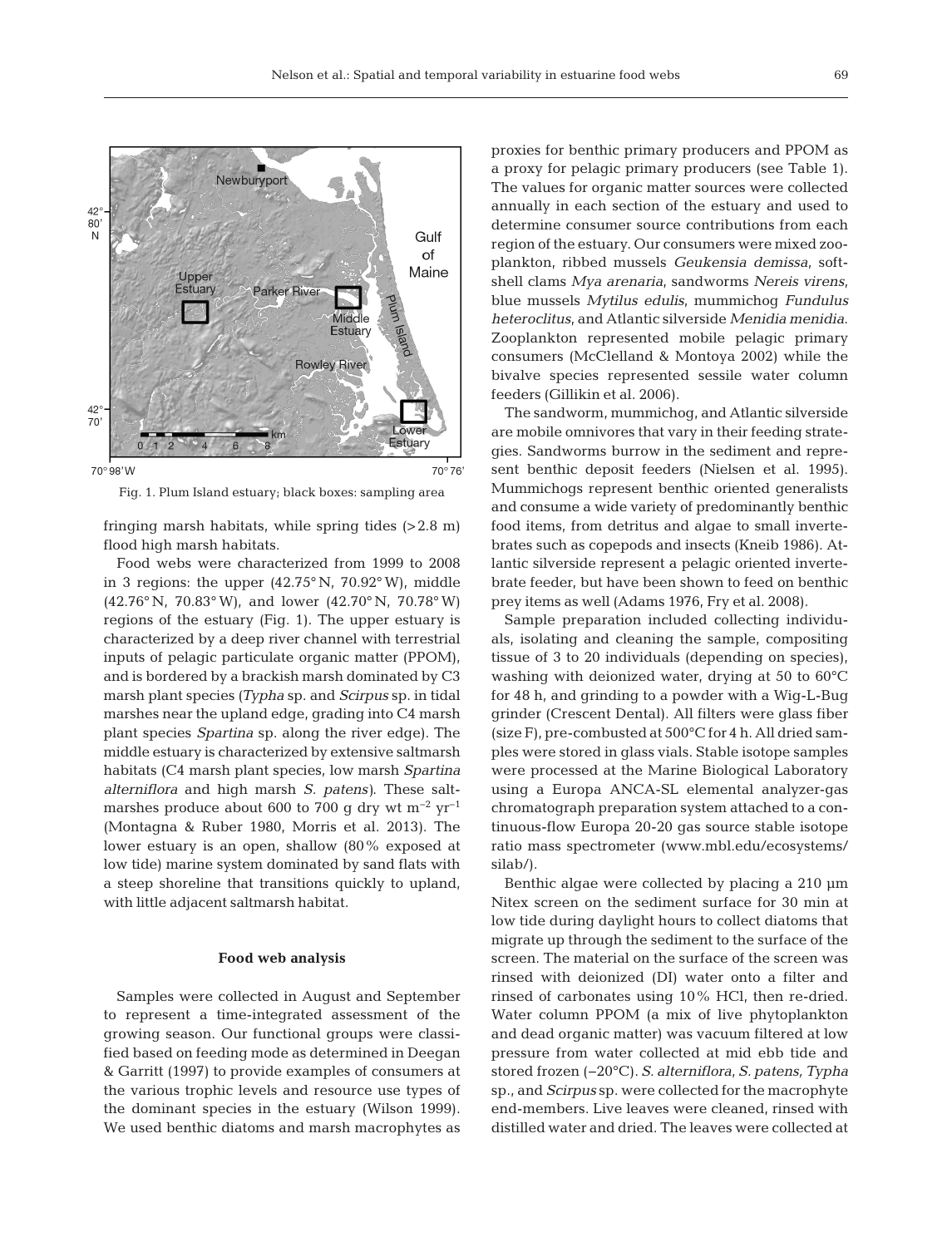multiple sites within the PIE marshes over the 9 yr sampling period.

Mixed zooplankton were collected non-quantitatively at mid ebb tide using a towed 150 µm plankton net. Zooplankton were separated out by light migration and hand picking, then gently filtered onto filters and dried. Mummichog (35 to 50 mm total length) and Atlantic silverside (50 to 70 mm total length) were captured with a seine. A small sample of muscle tissue was taken from 15 to 20 individuals to create a composite sample. The abductor muscle from ribbed mussels, softshell clams, and blue mussels (4 to 6 individuals of each species) was dissected out, rinsed with DI water, composited by individual species, and dried. Sandworms  $(n = 3$  to 10) were held for 24 h in clean seawater to purge their guts, then rinsed with DI water and dried.

# **Stable isotope and statistical analysis**

All statistical analysis was done in R (R Development Core Team) v.3.1.2 (www.R-project.org/). Stable isotope analysis in R (SIAR v.4.0) (Parnell et al. 2010) was used to estimate the percent contribution of each organic matter source to the functional groups. In the upper estuary we used 4 organic matter sources: PPOM, benthic algae, C4 saltmarsh, and C3 brackish marsh. In the middle and lower estuary, where there is no brackish marsh habitat, we used 3 sources; PPOM, benthic algae, and C4 saltmarsh (see Table 1). The model was corrected for elemental concentration of the organic matter sources using the mean elemental concentrations determined by mass spectrometry (Phillips & Koch 2002, our Table 1).

Three community metrics were used to describe general food web structure: (1) mean distance to centroid (CD), (2) total area (TA) and (3) the standard ellipse area (SEA). CD is the average Euclidian distance of each community component to the centroid and provides a measure of trophic variation. TA represents a measure of the total niche space occupied by the community and is strongly influenced by the most outlying values on both the *x*- and *y*-axis (Layman et al. 2007, Abrantes et al. 2014). The SEAs are drawn to constrain ~40% of the data and provide a more comparable representation of the trophic niche space than TA, which relies on the extreme values to calculate area (Batschelet 1981). To determine if consumer isotope values varied more than primary producer values, we compared the inter-annual variability in the consumer's isotope values with the primary producer's isotope values using Bartlett's test of

homogeneity of variances (Snedecor & Cochran 1989). Statistical comparisons of the trophic niche space were done using the stable isotope Bayesian ellipses in R (SIBER) package (Jackson et al. 2011) in SIAR. The trophic niche space was quantified using the small sample size corrected standard ellipse area  $(SEA_c)$  calculated as ‰<sup>2</sup> (Batschelet 1981). The Bayesian approach propagates natural and sampling uncertainty through the derived ellipses allowing for comparison between community components (Jackson et al. 2011).

Trophic level was calculated using the nitrogen isotope values of the primary organic matter sources as the base line:

$$
TL = (\delta^{15}N_{\text{cons}} - \delta^{15}N_{\text{base}}) / \Delta \delta^{15}N + 1
$$
 (1)

where the  $\delta^{15}N_{cons}$  is the consumer's  $\delta^{15}N$  value,  $\delta^{15}\rm{N}_{\rm{base}}$  is the base value calculated from the mixture of organic matter sources that contribute to a given consumer at a particular site, and  $\Delta \delta^{15}$ N is 3.00 (Minagawa & Wada 1984, Post 2002, Hussey et al. 2014).

#### **Physical drivers**

To explain the variability in our isotope data, we tested some hypotheses that have been put forward in the literature to explain food web variability in saltmarshes. Access to the high marsh habitat is an important factor for the growth of small nekton in saltmarshes, particularly mummichog, because it provides access to a greater abundance of prey items and dietary protein (Komarow et al. 1999, Currin et al. 2003, Haas et al. 2009). The high marsh habitat in PIE is approximately 2.7 m above mean sea level. We used the number of days during the growing season with tides greater than 2.8 m (which puts >10 cm water on the marsh platform) as an indicator of marsh access. Greater marsh access has the potential to provide greater access to invertebrate prey as well as decreasing the effective density of mummichog by providing access to much greater expanses of habitat and thus reducing intraspecific competition.

We used mean summer growing season (May to September) salinity as a measure of the influence of river discharge on the food web. Conductivity and temperature were recorded at 42.750° N, 70.901°W (approximately 3 km from the terminus of the Parker River) using a YSI 6600 every 15 min. Mean summer salinity was calculated using the practical salinity scale (Fofonoff 1985). The calculated salinity was then compared to the mean contribution of PPOM to mummichog isotope value.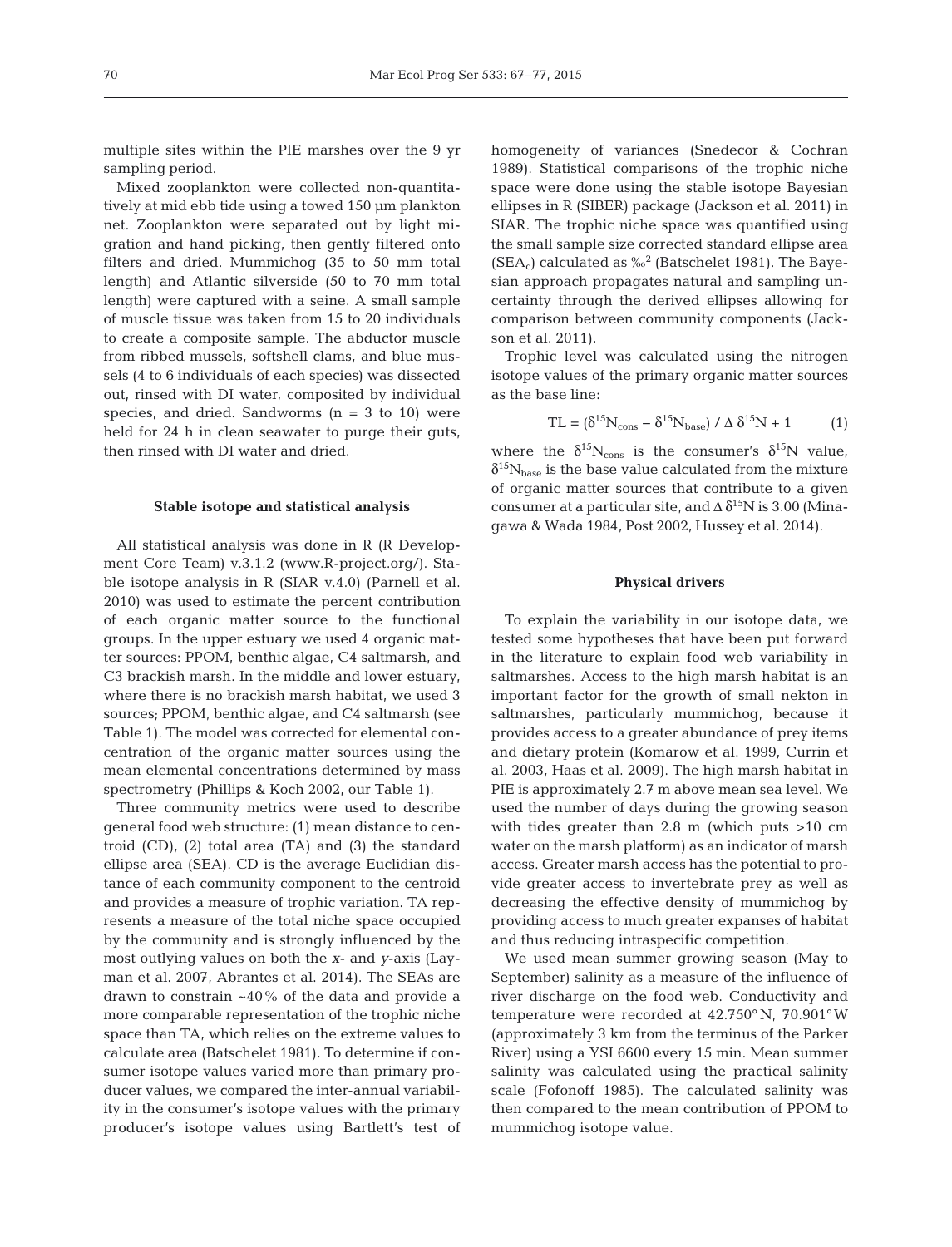## **RESULTS**

Primary producer isotope values varied little from year to year compared with the variation of the consumers (Table 1; Bartlett's  $K^2 = 8.33$ , df = 1, p = 0.003). This indicates that the isotope values of the sources of carbon and nitrogen to the system did not vary significantly during the study. Therefore, the observed annual differences in isotope values of consumers were driven by changes in consumer use of primary organic matter sources and not annual variability in primary producer isotope values. Primary producer's values did vary along a spatial gradient with the position in the estuary relative to fresh and saltwater inputs. PPOM was highly depleted  $(-30.4\% \delta^{13})$  in the upper estuary and had typical marine values (−22.5‰) in the lower estuary. Benthic diatom carbon isotope values varied only slightly across the estuary (CD = 1.2 ± 1), while C4 (−13.1‰  $\delta^{13}$ C) and C3 (−26‰  $\delta^{13}$ C) macrophytes had no systematic spatial differences in isotope values; therefore, we used a single mean macrophyte isotope value (Table 1). The nitrogen iso-

Table 1. Annual  $(n = 9)$  mean and SD for the carbon and nitrogen isotope values for the primary producers and consumers in each region of the estuary. PPOM: pelagic particulate organic matter

| <b>Site</b>                 | $\delta^{13}$ C |                | $\delta^{15}$ N |                | % C |                | % N |                |  |
|-----------------------------|-----------------|----------------|-----------------|----------------|-----|----------------|-----|----------------|--|
|                             | Mean SD         |                |                 | Mean SD        |     | Mean SD        |     | Mean SD        |  |
| <b>Upper estuary</b>        |                 |                |                 |                |     |                |     |                |  |
| <b>PPOM</b>                 | $-30.2$         | 0.7            | 5.7             | 1              | 48  | 5              | 8   | 1              |  |
| Benthic diatom              | $-15.8$         | 1.4            | 3               | 0.6            | 48  | 5              | 8   | $\mathbf{1}$   |  |
| C4 marsh plants             | $-13.1$         | 0.4            | 4.7             | 0.6            | 45  | 5              | 1.5 | 0.5            |  |
| C <sub>3</sub> marsh plants | $-26$           | 1.6            | 5               | 0.5            | 45  | 5              | 1.5 | 0.5            |  |
| Zooplankton                 | $-31.4$         | 2.5            | 7.9             | 1.2            | 55  | 8              | 9   | $\overline{2}$ |  |
| Mummichoq                   | $-22.9$         | 2.5            | 10.4            | 1.4            | 53  | 6              | 13  | $\overline{4}$ |  |
| Atlantic silverside         | $-2.5$          | 1.1            | 12.2            | $\overline{2}$ | 52  | 4              | 15  | 3              |  |
| Middle estuary              |                 |                |                 |                |     |                |     |                |  |
| <b>PPOM</b>                 | $-24.6$         | 1.5            | 3.4             | 1.5            | 48  | 5              | 8   | 1              |  |
| Benthic diatom              | $-16.1$         | 2.1            | 3.1             | 1.4            | 48  | 5              | 8   | $\mathbf{1}$   |  |
| C4 marsh plants             | $-13.1$         | 0.4            | 4.7             | 0.6            | 45  | 5              | 1.5 | 0.5            |  |
| Zooplankton                 | $-23.1$         | 1.1            | 7.7             | 0.7            | 55  | 8              | 9   | $\overline{2}$ |  |
| Mummichoq                   | $-1.5$          | 1.2            | 8.2             | 0.8            | 53  | 6              | 13  | $\overline{4}$ |  |
| Atlantic silverside         | $-19.6$         | 0.4            | 11.1            | 0.3            | 52  | $\overline{4}$ | 15  | 3              |  |
| Softshell clam              | $-19.0$         | 0.5            | 10.3            | 0.5            | 57  | $\overline{4}$ | 13  | $\overline{2}$ |  |
| Sandworm                    | $-18.9$         | 0.7            | 10.2            | 1.6            | 54  | 5              | 15  | 3              |  |
| Blue mussel                 | $-19.2$         | 0.6            | 9.6             | 0.4            | 51  | $\overline{4}$ | 12  | $\overline{4}$ |  |
| Ribbed mussels              | $-20.3$         | 0.5            | 8.9             | 0.5            | 49  | 5              | 14  | 5              |  |
| Lower estuary               |                 |                |                 |                |     |                |     |                |  |
| <b>PPOM</b>                 | $-22.5$         | 1.4            | 5.5             | 0.4            | 48  | 5              | 8   | $\mathbf{1}$   |  |
| Benthic diatom              | $-17.9$         | $\overline{2}$ | 4.5             | 1.5            | 48  | 5              | 8   | $\mathbf{1}$   |  |
| C <sub>4</sub> marsh plants | $-13.1$         | 0.4            | 4.7             | 0.6            | 45  | 5              | 1.5 | 0.5            |  |
| Zooplankton                 | $-21.9$         | 1.5            | 8.5             | 0.5            | 55  | 8              | 9   | $\overline{2}$ |  |
| Mummichoq                   | $-15.7$         | 1.4            | 10.4            | 0.5            | 53  | 6              | 13  | 4              |  |
| Atlantic silverside         | $-19.6$         | 0.6            | 11.3            | 0.3            | 52  | 4              | 15  | 3              |  |
| Softshell clam              | $-18.6$         | 0.3            | 8.9             | 0.6            | 56  | 5              | 15  | 4              |  |
| Sandworm                    | $-16.7$         | 1.4            | 7.9             | 2.7            | 52  | 4              | 13  | 3              |  |
| Blue mussel                 | $-19.1$         | 0.3            | 8.7             | 0.5            | 50  | 3              | 13  | 5              |  |

tope values for producers varied little from region to region and did not display a systematic spatial trend (CD = 0.9). Zooplankton and mummichog  $\delta^{13}$ C values were variable across the estuary, while Atlantic silverside had similar isotope values at all sites (Table 1). The sessile invertebrates, which only occurred at the middle and lower estuary sites, showed a strong contribution from PPOM (Table 2, Fig. 2). Blue mussels had the highest contribution from PPOM (>61%) and sandworms, the least (57%) (Table 2).

The mean niche areas ( $SEA_c$  and TA) in the upper estuary were 3 times as large as those in the middle and lower estuary (Table 2, Fig. 3). Zooplankton had the greatest range in mean niche area across the estuary, from  $9.5\%^2$  in the upper bay to  $0.9\%^2$  in the middle estuary ( $\Delta = 8.6\%^2$ ). Mummichog mean niche area was intermediate in size and had the smallest range (8.4 to  $2.6\%^{2}$ ,  $\Delta = 8.6\%^{2}$ ), while Atlantic silverside had intermediate values and the smallest mean niche values (7.7 to  $0.4\frac{1}{2}$ ,  $\Delta = 7.3\frac{1}{2}$ ) of the 3 species that occurred in all 3 sites. The mobile invertebrate sandworm had low niche areas similar to the nekton

> in the site where they co-occurred, with a range of 2.9 to  $1.6\%^{2}$ . The sessile invertebrates generally had smaller niche areas than the mobile nekton or mobile invertebrates, with no niche areas greater than  $0.8\frac{m}{2}$ . There was no overlap between functional groups in the upper estuary (Fig. 3). All functional groups had their smallest niche areas in the middle estuary (mean 1.04‰<sup>2</sup> ). Softshell clams had the smallest mean niche area for all functional groups  $(0.5\%)^2$ . Of the functional groups that occurred at all locations, the Atlantic silverside had the smallest niche space  $(\text{mean} = 2.9\%^2).$

> PPOM was the most significant organic matter source in the food webs across the estuary (58%; Figs. 2 & 4), while marsh macrophytes  $(18\%)$ and benthic algae (15%) contributed almost equally to the food web. The relative dependence of consumers on different organic matter sources varied in a manner consistent with their life history and location in the estuary. Zooplankton were the most dependent upon PPOM (85%; Fig. 4). Zooplankton also occupied the lowest trophic level at each site (mean =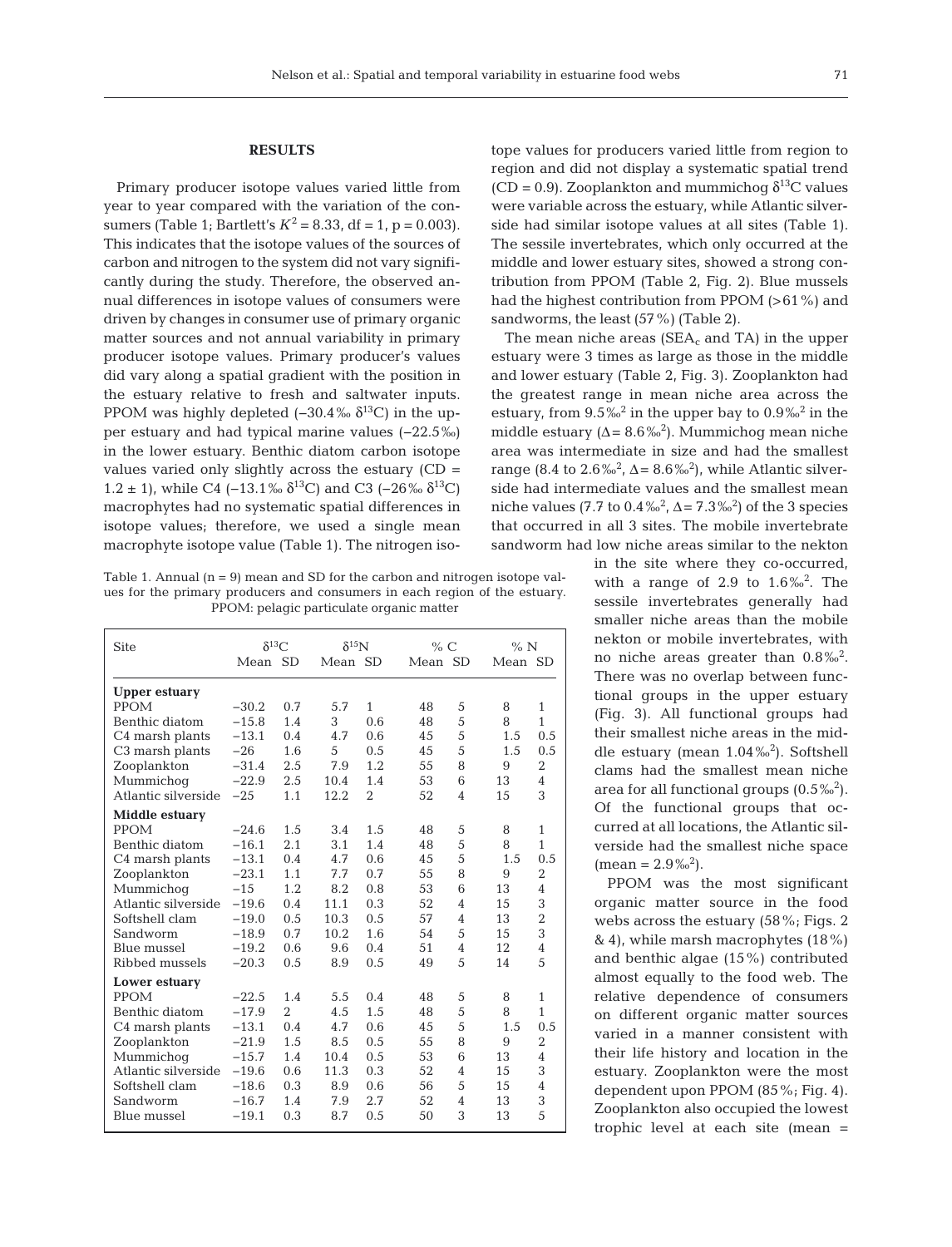| <b>Site</b>           | <b>PPOM</b> |                  | Benthic diatoms |                  | C <sub>4</sub> marsh plants |                  | C <sub>3</sub> marsh plants |                  | $SEAc (%^2)$ | $TA (\%^2)$ |
|-----------------------|-------------|------------------|-----------------|------------------|-----------------------------|------------------|-----------------------------|------------------|--------------|-------------|
|                       |             | Mean Lower/Upper |                 | Mean Lower/Upper |                             | Mean Lower/Upper |                             | Mean Lower/Upper | Mean         | Mean        |
|                       |             | $95\%$           |                 | $95\%$           |                             | $95\%$           |                             | $95\%$           |              |             |
|                       |             |                  |                 |                  |                             |                  |                             |                  |              |             |
| <b>Upper Estuary</b>  |             |                  |                 |                  |                             |                  |                             |                  |              |             |
| Zooplankton           | 0.43        | 0.21/0.65        | 0.06            | 0/0.19           | 0.24                        | 0/0.31           | 0.27                        | 0/0.52           | 9.5          | 15.1        |
| Mummichoq             | 0.54        | 0.31/0.78        | 0.06            | 0/0.15           | 0.07                        | 0/0.15           | 0.33                        | 0.01/0.59        | 8.4          | 13.7        |
| Atlantic silverside   | 0.43        | 0.1/0.84         | 0.18            | 0/0.37           | 0.1                         | 0/0.55           | 0.29                        | 0/0.55           | 7.7          | 10.1        |
| <b>Middle Estuary</b> |             |                  |                 |                  |                             |                  |                             |                  |              |             |
| Zooplankton           | 0.89        | 0.73/1.00        | 0.06            | 0/0.18           | 0.05                        | 0/0.15           | <b>NA</b>                   | NA               | 0.9          | 1.1         |
| Sandworm              | 0.57        | 0.45/0.67        | 0.22            | 0/0.45           | 0.21                        | 0/0.45           | NA.                         | NA               | 1.6          | 1.8         |
| Ribbed mussel         | 0.71        | 0.61/0.80        | 0.14            | 0/0.31           | 0.15                        | 0/0.27           | NA.                         | NA.              | 0.6          | 0.9         |
| Softshell clam        | 0.58        | 0.47/0.68        | 0.2             | 0/0.42           | 0.22                        | 0.02/0.38        | NA.                         | NA.              | 0.3          | 0.45        |
| Blue mussel           | 0.61        | 0.49/0.70        | 0.19            | 0/0.41           | 0.2                         | 0.02/0.36        | NA                          | NA               | 0.8          | 1.21        |
| Mummichoq             | 0.25        | 0.14/0.36        | 0.19            | 0/0.45           | 0.56                        | 0.34/0.74        | NA.                         | NA.              | 2.7          | 5.2         |
| Atlantic silverside   | 0.67        | 0.57/0.76        | 0.16            | 0/0.35           | 0.17                        | 0.02/0.31        | NA                          | <b>NA</b>        | 0.4          | 0.6         |
| <b>Lower Estuary</b>  |             |                  |                 |                  |                             |                  |                             |                  |              |             |
| Zooplankton           | 0.82        | 0.43/1.00        | 0.15            | 0/0.42           | 0.03                        | 0/0.31           | NA.                         | <b>NA</b>        | 2.5          | 3.3         |
| Sandworm              | 0.57        | 0.45/0.67        | 0.22            | 0/0.45           | 0.21                        | 0/0.45           | NA                          | NA               | 2.9          | 3.1         |
| Softshell clam        | 0.58        | 0.47/0.68        | 0.2             | 0/0.42           | 0.22                        | 0.02/0.38        | NA.                         | <b>NA</b>        | 0.7          | 0.8         |
| Sandworm              | 0.57        | 0.45/0.67        | 0.22            | 0/0.45           | 0.21                        | 0/0.45           | NA.                         | NA.              | 2.9          | 3.1         |
| Blue mussel           | 0.61        | 0.49/0.70        | 0.19            | 0/0.41           | 0.2                         | 0.02/0.36        | NA.                         | NA               | 0.6          | 0.7         |
| Mummichoq             | 0.4         | 0.18/0.63        | 0.28            | 0/0.61           | 0.32                        | 0.11/0.54        | NA.                         | NA.              | 2.6          | 2           |
| Atlantic silverside   | 0.84        | 0.68/0.98        | 0.11            | 0/0.37           | 0.05                        | 0/0.17           | NA.                         | <b>NA</b>        | 0.7          | 1.1         |





 $2.09 \pm 0.3$ ) indicating that the zooplankton were generally herbivores, consistent with their high dependence on PPOM. Mummichog were most dependent upon marsh macrophytes (44%; Fig. 4). Mummichog and Atlantic silverside both received approximately 18% of their organic matter from benthic algae (Fig. 4). Atlantic silverside occupied the highest tro phic level (mean =  $2.80 \pm 0.5$ ), which did not vary significantly across the estuary, compared to mummichog (mean =  $2.44 \pm 0.7$ ), which exhibited the highest degree of inter-annual trophic variability in the middle of the estuary (Figs. 2 & 5).

In the middle estuary, the trophic level of mummichog increased from 2.0 to 3.5 (linear regression;  $R^2$  = 0.68, p < 0.05) with increased access to the high marsh habitat (Fig. 5), despite no change in the mean nitrogen isotope values of C4 macrophytes with increasing inundation (Fig. 6). An increased number of higher high tides allowing access to high marsh habitats did not significantly influence mummichog trophic level

Fig. 2. Stable isotope analysis in R (SIAR) output for the contribution of pelagic particulate organic matter (PPOM), benthic diatoms (BD), and marsh macrophytes (C4) to (A) softshell clams, (B) sandworms, and (C) blue mussels in the middle and lower estuary. The bands on the box plots represent the 50th, 75th, and 95th percentiles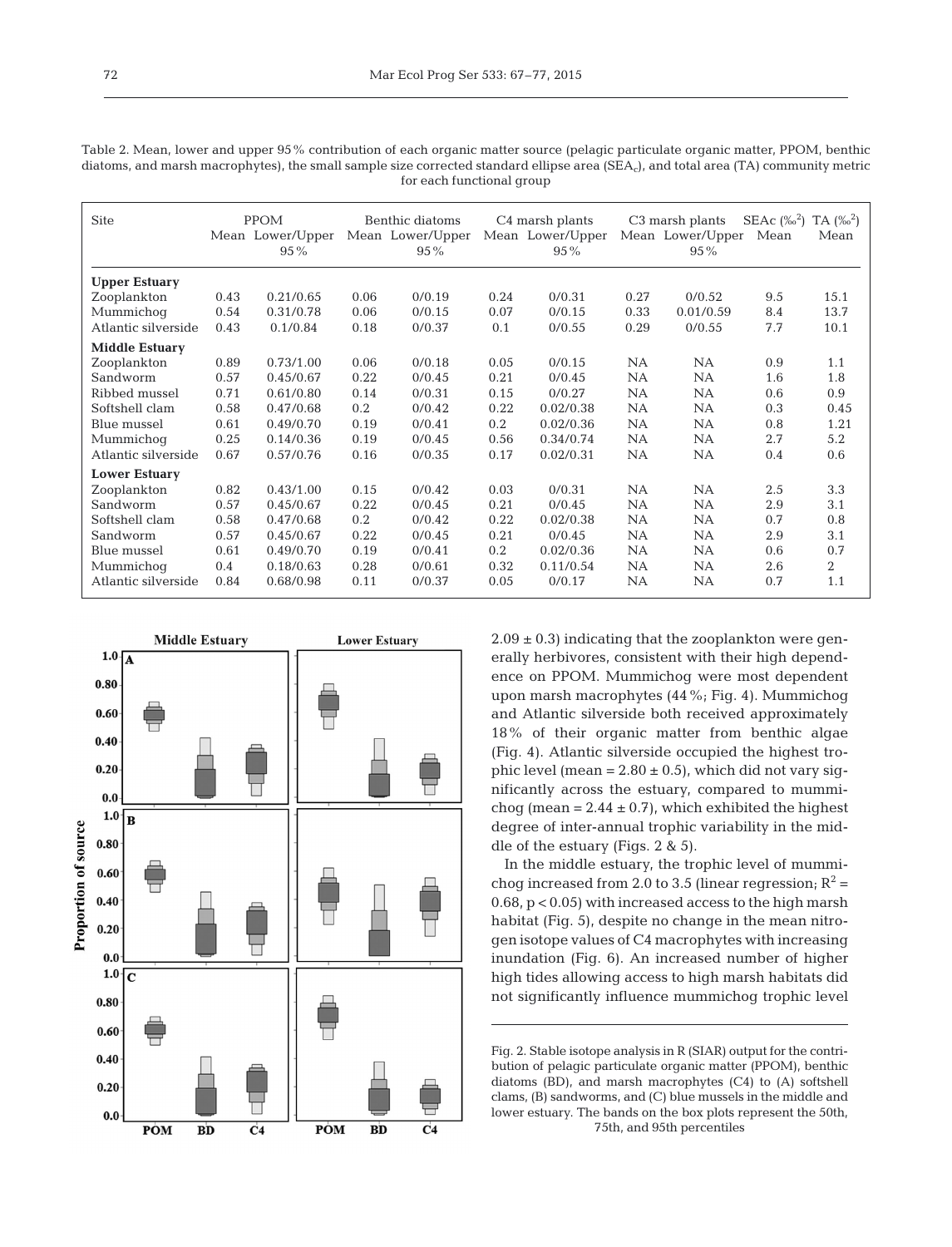

Fig. 3. Representation of niche areas in the upper, middle, and lower estuaries. Colored ellipses: small sample size corrected standard ellipse area (SEA<sub>c</sub>); dotted lines: total area (TA). In each figure, the color of the ellipse corresponds to a functional group: zooplankton (black), silverside (blue), mummichog (red), softshell clams (purple), ribbed mussel (gray), sandworm (yellow), blue mussel (dark green)



Fig. 4. Stable isotope analysis in R (SIAR) output for the contribution of particulate organic matter (POM), benthic diatoms (BD), C3 and C4 marsh macrophytes to (A) zooplankton, (B) mummichog, and (C) Atlantic silverside in the upper, middle, and lower estuary. The bands on the box plots represent the 50th, 75th, and 95th percentiles

in the upper or lower estuary (Fig. 5). Atlantic silverside trophic levels did not respond to increased high marsh inundation time at any site in the estuary (Fig. 5).

The higher degree of source variability in the upper portion of the estuary was driven by river discharge and riverine sources of organic matter (Figs. 2 & 7). We observed a significant increase in the use of PPOM by mummichog with increased river flow (linear regression;  $n = 8$ ,  $p < 0.5$ ) with a 3-fold increase in POM use from ~30 to 90% with a change of 10 in salinity.

## **DISCUSSION**

The functional groups varied across the estuary in their reliance on benthic or pelagic algal and macrophyte organic matter sources. The interannual variability in isotope values of the consumers was lowest in the lower estuary, indicating greater food web stability nearest the ocean. The variability of consumer isotope values was primarily due to changes in the proportion of organic matter source (i.e. diet) rather than fluctuations in primary producer isotope values (Tables 1 & 2). PPOM, a proxy for phytoplankton, was the most important organic matter source, which is counter to the prevailing view that estuaries with large expanses of saltmarsh such as Plum Island have

food webs fueled primarily by macrophyte detritus (Figs. 3 & 4).

In the upper estuary, mummichog reliance on PPOM sources was strongly controlled by the amount of freshwater input into the system. We did not observe a similar shift in either Atlantic silverside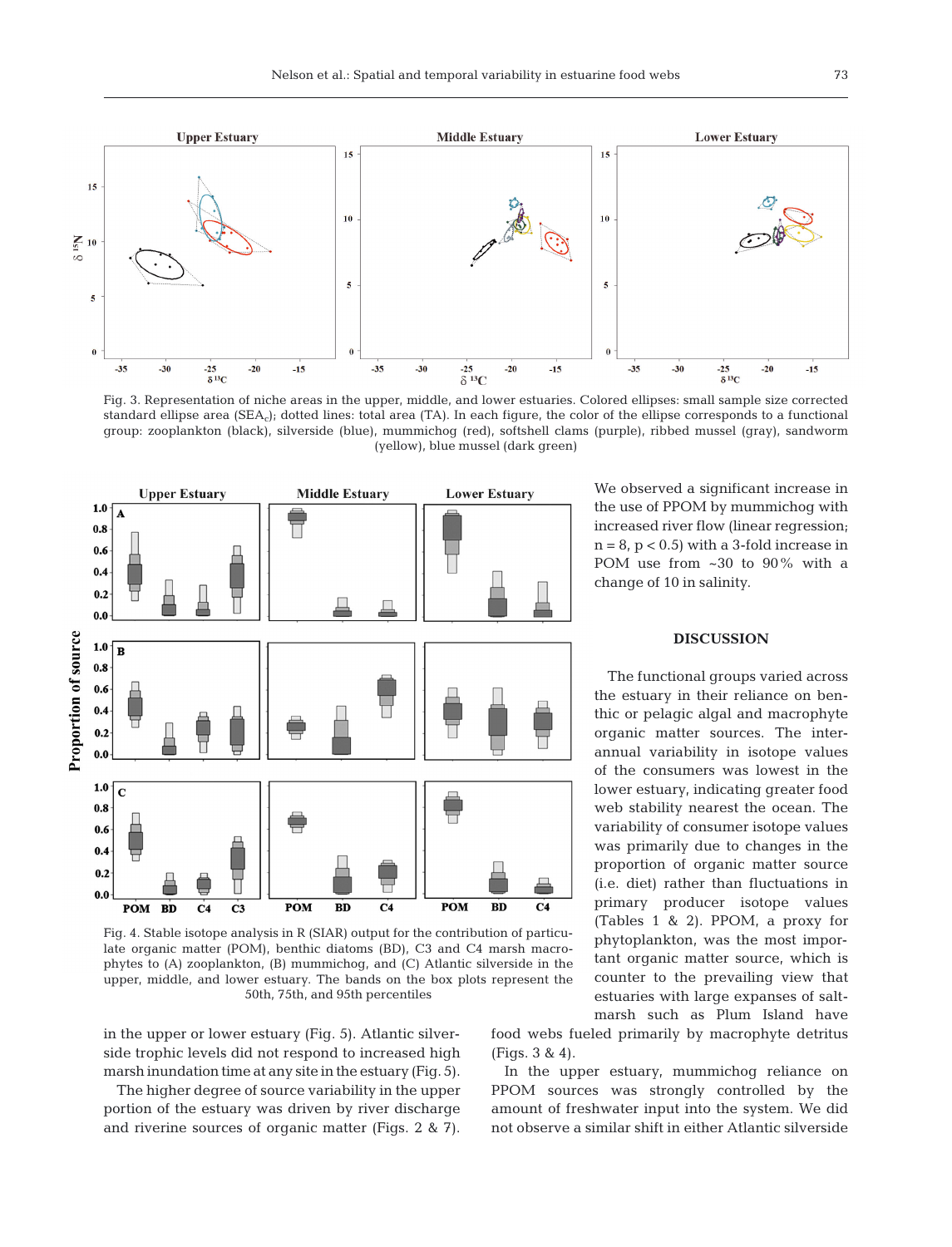

Fig. 5. Trophic level (±SE) of mummichog and Atlantic silverside in the (A) upper (oligohaline), (B) middle, and (C) lower estuary sites versus the number of days with tides >2.8 m (i.e. that would provide nekton access to high marsh areas)



Fig. 6. C4 macrophyte nitrogen isotope values (±SE) versus the number of days with tides >2.8 m used to calculate trophic level



Fig. 7. Contribution of particulate organic matter (POM) to mummichog biomass versus the mean salinity of the upper estuary (linear regression;  $n = 8$ ,  $p < 0.5$ )

or zooplankton. Mummichog do not consume items directly from the water column, but feed exclusively in the benthos, consuming a wide variety of items from algae to small benthic invertebrates (Kneib & Stiven 1982, James-Pirri et al. 2001, Lockfield et al. 2013). Therefore, an increase in the PPOM signal in mummichog would indicate increased benthic− pelagic coupling in the upper estuary (Fig. 7). Hughes et al. (2000) conducted a tracer level addition of  $^{15}N$ enriched nitrate in the upper region of the Parker River and found that phytoplankton re-mineralization fueled the benthic food web. Our observations confirmed these findings, that increased contribution from PPOM is most likely due to *in situ* planktonic primary production sources.

The food webs in the middle and lower estuary were more stable in their reliance on a particular primary production source, but the middle estuary showed increased dependence on high marsh derived productivity and high variability associated with marsh flooding. The contribution of high marsh protein is reflected in the increased trophic level with increased high marsh inundation time (Fig. 5). This observation is consistent with prior observations of increased consumption of protein with increased access to high marsh habitat (Able et al. 2006, Haas et al. 2009). The increased connectivity to high marsh habitat also facilitates the flux of production from the marsh to the estuary because the protein is typically derived from terrestrial insects (Haas et al. 2009).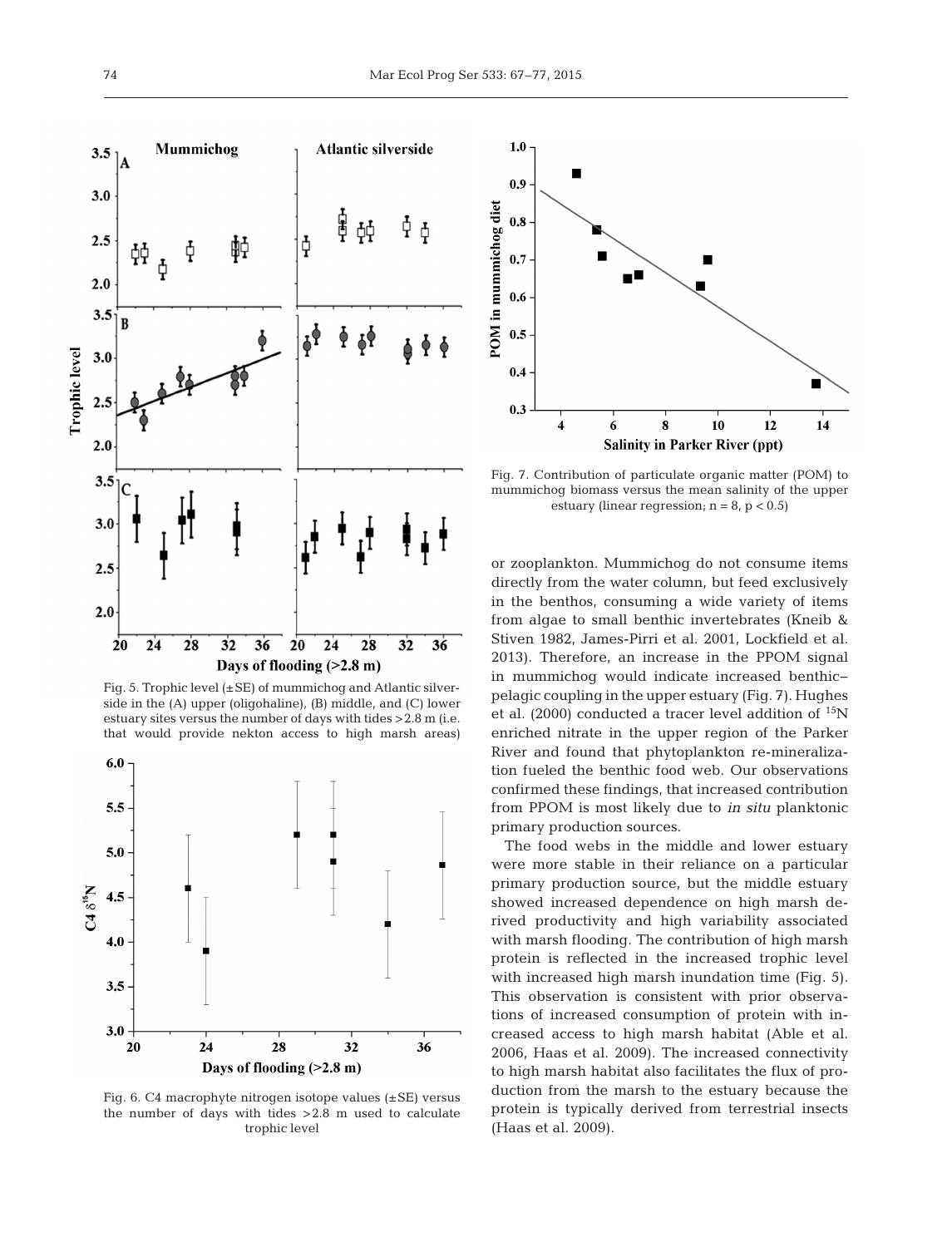The sessile invertebrates (softshell clams, ribbed mussels, and blue mussels) had very similar contribution from organic matter sources and had the smallest mean niche widths of any functional group (Fig. 2). As expected, the filter feeders relied heavily on pelagic organic matter, but the small niche widths indicate that inter-annual variation in diet is quite small, demonstrating a reliance on particular food sources. Combined with annual estimations of biomass and growth, these organisms would be a good candidate for bioindicators of ecosystem health or at least indicators of the amount of pelagic productivity in the estuary.

The apex consumer in our community module, the Atlantic silverside, was the most consistent consumer in the module and consistently reflected the general proportions of the production sources in the estuary (Fig. 4, Table 2). Atlantic silverside feed on a variety of both benthic and pelagic prey items, most often small crustaceans and worms (Bayliff 1950, Fry et al. 2008). Atlantic silverside grow rapidly in the estuary during the summer months and can exceed 8 g  $m^{-2}$ biomass at the end of the growing season (Conover & Ross 1982). Many economically important species prey on Atlantic silverside, including striped bass *Morone saxatilis* and bluefish *Pomatomus saltatrix* production sources in estuaries, Atlantic silverside is an important link between estuarine primary productivity and the higher trophic levels of the coastal food web. A recent study on small coastal fish demonstrated that a single estuarine fish species exported  $\sim$ 20% of the total production available to offshore predators (Nelson et al. 2013). It is likely that Atlantic silverside perform a similar function, and quantifying their contribution to coastal secondary productivity should be a priority of future research.

Our data provides some of the first long-term information on the stability of food webs in estuaries. It shows that the most physically dynamic portion of the estuary, the upper estuary, also has the most variable food web, while the middle and lower estuary are stabilized by the more constant tidal input from the ocean. Our ability to quantify the variability in the food webs allowed us to determine some of the primary drivers of the observed changes in resource use. These factors can be used to infer how the food web may respond to future change or as parameters in ecosystem models.

*Acknowledgements.* We are grateful to J. Vallino and A. Giblin for assistance in preparing the manuscript. We thank the many research assistants who worked on this project

through the years, most recently S. Kelsey and S. Bond. Special thanks to M. Otter for isotopic analysis. Funding for this research was provided by the Plum Island Ecosystems LTER (NSF-OCE 1238212), TIDE Project (NSF-DEB 0816963, 1354494), and the Northeast Climate Science Center.

### LITERATURE CITED

- [Able KW, Hagan SM, Brown SA \(2006\) Habitat use, move-](http://dx.doi.org/10.1016/j.jembe.2006.03.004)➤ ment, and growth of young-of-the-year *Fundulus* spp. in southern New Jersey salt marshes: comparisons based on tag/recapture. J Exp Mar Biol Ecol 335: 177−187
- ▶ [Abrantes KG, Barnett A, Bouillon S \(2014\) Stable isotope](http://dx.doi.org/10.1111/1365-2435.12155)based community metrics as a tool to identify patterns in food web structure in east African estuaries. Funct Ecol 28: 270−282
- ► [Adams SM \(1976\) Feeding ecology of eelgrass fish commu](http://dx.doi.org/10.1641/0006-3568(2001)051[0633%3ATICAMO]2.0.CO%3B2)nities. Trans Am Fish Soc 105:514-519
	- Batschelet E (1981) Circular statistics in biology. Academic Press, London
	- Bayliff WH Jr (1950) The life history of the silverside, *Menidia menidia* (Linnaeus). Chesapeake Biological Laboratory Publication Series No. 90, Chesapeake Biological Laboratory, Solomons Island, MD
- [Carpenter SR, Cole ML, Pace M, Van de Bogert M and oth-](http://dx.doi.org/10.1890/04-1282)➤ ers (2005) Ecosystem subsidies: terrestrial support of aquatic food webs from 13C addition to contrasting lakes. Ecology 86: 2737−2750
- ▶ Christian RR, Allen DM (2014) Linking hydrogeomorphology and food webs in intertidal creeks. Estuaries Coasts 37: 74−90
- (Bayliff 1950). By coupling both benthic and pelagic [Conover D, Ross M \(1982\) Patterns in seasonal abundance,](http://dx.doi.org/10.2307/1351750) ➤ growth and biomass of the Atlantic silverside, *Menidia menidia*, in a New England estuary. Estuaries 5: 275−286
	- ► [Cooper RN, Wissel B \(2012\) Loss of trophic complexity in](http://dx.doi.org/10.1186/2046-9063-8-6) saline prairie lakes as indicated by stable-isotope based community-metrics. Aquat Biosyst 8:6
	- [Currin C, Wainright S, Able K, Weinstein M, Fuller C \(2003\)](http://dx.doi.org/10.1139/f93-009) ➤ Determination of food web support and trophic position of the mummichog, *Fundulus heteroclitus*, in New Jersey smooth cordgrass *(Spartina alterniflora)*, common reed *(Phragmites australis)*, and restored salt marshes. Estuaries Coasts 26:495-510
	- ► Deegan LA, Garritt RH (1997) Evidence for spatial variabil ity in estuarine food webs. Mar Ecol Prog Ser 147: 31−47
	- ▶ [DeNiro MJ, Epstein S \(1981\) Influence of diet on the distri](http://dx.doi.org/10.1086/285270)bution of nitrogen isotopes in animals. Geochim Cosmochim Acta 45: 341−351
		- Elton CS (1927) Animal ecology. University of Chicago Press, Chicago, IL
	- ► [Eyre BD, Ferguson AJP \(2006\) Impact of a flood event on](http://dx.doi.org/10.1016/j.jembe.2007.12.003) benthic pelagic coupling in a sub-tropical east Australian estuary (Brunswick). Estuar Coast Shelf Sci 66:111−122
		- Fanklin JF (1989) Importance and justification of long-term studies in ecology. In: Likens GE (ed) Long-term studies in ecology. Springer-Verlag, New York, NY, p 3−19
	- ► Fofonoff N (1985) Physical properties of seawater: a new salinity scale and equation of state for seawater. J Geophys Res 90: 3332−3342
		- Fry B (2007) Stable isotope ecology. Springer Science & Business Media, New York, NY
	- ► [Fry B, Cieri M, Hughes J, Tobias C, Deegan LA, Peterson B](http://dx.doi.org/10.3354/meps07644) (2008) Stable isotope monitoring of benthic-planktonic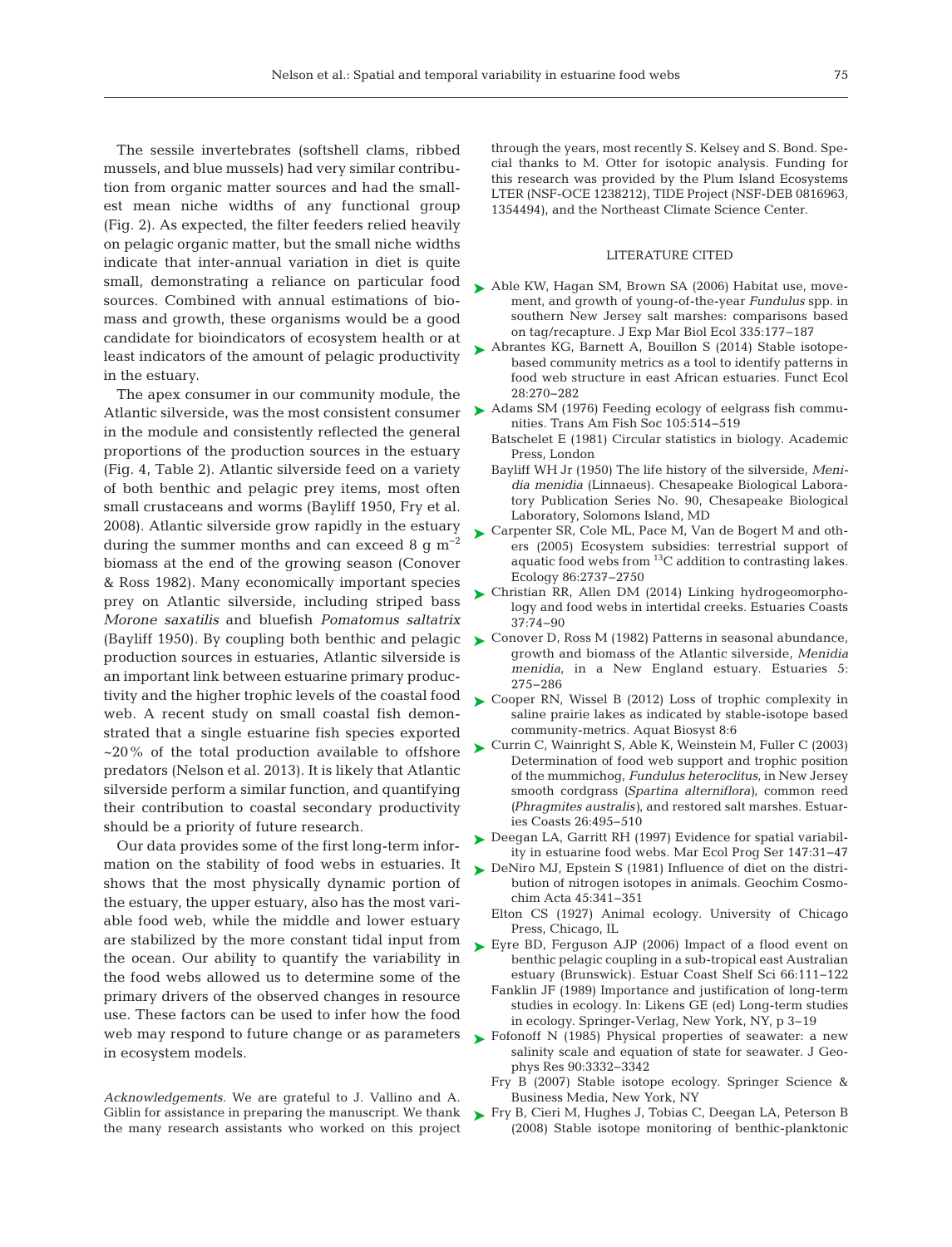coupling using salt marsh fish. Mar Ecol Prog Ser 369: 193−204

- [Giblin AE, Weston NB, Banta GT, Tucker J, Hopkinson CS](http://dx.doi.org/10.1007/s12237-010-9280-7) ➤ (2010) The effects of salinity on nitrogen losses from an oligo haline estuarine sediment. Estuaries Coasts 33: 1054−1068
- [Gillikin DP, Lorrain A, Bouillon S, Willenz P, Dehairs F](http://dx.doi.org/10.1016/j.orggeochem.2006.03.008) ➤ (2006) Stable carbon isotopic composition of *Mytilus edulis* shells: relation to metabolism, salinity,  $\delta^{13}C$  DIC and phytoplankton. Org Geochem 37: 1371−1382
- [Gilman SE, Urban MC, Tewksbury J, Gilchrist GW, Holt RD](http://dx.doi.org/10.1016/j.tree.2010.03.002) ➤ (2010) A framework for community interactions under climate change. Trends Ecol Evol 25: 325−331
- ▶ [Haas HL, Freeman CJ, Logan JM, Deegan L, Gaines EF](http://dx.doi.org/10.1016/S0022-1694(03)00155-0) (2009) Examining mummichog growth and movement: Are some individuals making intra-season migrations to optimize growth? J Exp Mar Biol Ecol 369:8-16
	- Hines AH, Haddon PJ, Miklas JJ, Wiechert LA, Haddon AM  $(1987)$  Estuarine invertebrates and fish: sampling design and constraints for long-term measurements of population dynamics. In: Boyle TP (ed) New approaches to monitoring aquatic ecosystems. American Society for Testing Materials, Philadelphia, PA, p 140−164
- ► [Hoffman JC, Bronk DA, Olney JE \(2008\) Organic matter](http://dx.doi.org/10.1007/s12237-008-9073-4) sources supporting lower food web production in the tidal freshwater portion of the York River Estuary, Virginia. Estuaries Coasts 31: 898−911
- ▶ [Holmes RM, Peterson BJ, Deegan LA, Hughes JE, Fry B](http://dx.doi.org/10.1890/0012-9658(2000)081[0416%3ANBITOZ]2.0.CO%3B2) (2000) Nitrogen biogeochemistry in the oligohaline zone of a New England estuary. Ecology 81:416-432
	- Holt RD (1997) Community modules. In:Gange AC, Brown VK (eds) Multitrophic interactions in terrestrial systems. Blackwell Science, Oxford, p 333−350
- ▶ [Hughes JE, Deegan LA, Peterson BJ, Holmes RM, Fry B](http://dx.doi.org/10.1890/0012-9658(2000)081[0433%3ANFTTFW]2.0.CO%3B2) (2000) Nitrogen flow through the food web in the oligohaline zone of a New England estuary. Ecology 81: 433−452
- ► [Hussey NE, MacNeil MA, McMeans BC, Olin JA and others](http://dx.doi.org/10.1111/ele.12226) (2014) Rescaling the trophic structure of marine food webs. Ecol Lett 17:239-250
- ► Huxel GR, McCann K (1998) Food web stability: the influence of trophic flows across habitats. Am Nat 152:460-469
- [Jackson AL, Inger R, Parnell AC, Bearhop S \(2011\) Compar-](http://dx.doi.org/10.1111/j.1365-2656.2011.01806.x)➤ ing isotopic niche widths among and within communities:SIBER−stable isotope Bayesian ellipses in R. J Anim Ecol 80: 595−602
- [Jackson MC, Donohue I, Jackson AL, Britton JR, Harper](http://dx.doi.org/10.1371/journal.pone.0031757) ➤ DM, Grey J (2012) Population-level metrics of trophic structure based on stable isotopes and their application to invasion ecology. PLoS ONE 7:e31757
- [James-Pirri MJ, Raposa KB, Catena JG \(2001\) Diet composi-](http://dx.doi.org/10.1006/ecss.2001.0807)➤ tion of mummichogs, *Fundulus heteroclitus,* from restoring and unrestricted regions of a New England (USA) salt marsh. Estuar Coast Shelf Sci 53: 205−213
- ▶ [Jordan RA, Sutton CE \(1984\) Oligohaline benthic inverte](http://dx.doi.org/10.1029/2010GL045489)brate communities at two Chesapeake Bay power plants. Estuaries 7: 192−212
	- Kneib RT (1986) The role of *Fundulus heteroclitus* in salt marsh trophic dynamics. Am Zool 26:259-269
	- Kneib RT (1997) The role of tidal marshes in the ecology of estuarine nekton. Oceanogr Mar Biol Annu Rev 35: 163−220
- ► [Kneib RT, Stiven AE \(1982\) Benthic invertebrate responses](http://dx.doi.org/10.2307/1938877) to size and density manipulations of the common mummichog, *Fundulus heteroclitus*, in an intertidal salt

marsh. Ecology 63: 1518−1532

- ► [Komarow S, Young T, Deegan L, Garritt R \(1999\) Influence](http://dx.doi.org/10.2307/1542663) of marsh flooding on the abundance and growth of *Fundulus heteroclitus* in salt marsh creeks. Biol Bull (Woods Hole) 197:299-300
- ► [Lake P \(2000\) Disturbance, patchiness, and diversity in](http://dx.doi.org/10.2307/1468118) streams. J N Am Benthol Soc 19:573-592
- [Layman CA, Arrington DA, Montaña CG, Post DM \(2007\)](http://dx.doi.org/10.1890/0012-9658(2007)88[42%3ACSIRPF]2.0.CO%3B2) ➤ Can stable isotope ratios provide for community-wide measures of trophic structure? Ecology 88:42-48
- [Lindeman RL \(1942\) The trophic-dynamic aspect of ecology.](http://dx.doi.org/10.2307/1930126) ➤ Ecology 23: 399−417
- [Lockfield KC, Fleeger JW, Deegan LA \(2013\) Mummichog](http://dx.doi.org/10.3354/meps10495) ➤ *Fundulus heteroclitus responses* to long-term, wholeecosystem nutrient enrichment. Mar Ecol Prog Ser 492: 211−222
- ► [Lotrich VA \(1975\) Summer home range and movements of](http://dx.doi.org/10.2307/1935311) *Fundulus heteroclitus* (Pisces:Cyprinodontidae) in a tidal creek. Ecology 56: 191−198
	- McCann K (2012) Food webs. Princeton University Press, Princeton, NJ
- [McClelland JW, Montoya JP \(2002\) Trophic relationships](http://dx.doi.org/10.1890/0012-9658(2002)083[2173%3ATRATNI]2.0.CO%3B2) ➤ and the nitrogen isotopic composition of amino acids in plankton. Ecology 83:2173-2180
- [Minagawa M, Wada E \(1984\) Stepwise enrichment of](http://dx.doi.org/10.3354/meps246039)  $^{15}N$ along food chains: further evidence and the relation between  $\delta^{15}N$  and animal age. Geochim Cosmochim Acta 48: 1135−1140
- [Montagna PA, Ruber E \(1980\) Decomposition of](http://dx.doi.org/10.1890/0012-9658(2002)083[2869%3AROCWTR]2.0.CO%3B2) *Spartina* ➤ *alterniflora* in different seasons and habitats of a northern Massachusetts salt marsh, and a comparison with other Atlantic regions. Estuaries 3:61-64
- [Morris JT, Sundberg K, Hopkinson CS \(2013\) Salt marsh pri-](http://dx.doi.org/10.5670/oceanog.2013.48)➤ mary production and its responses to relative sea level and nutrients in estuaries at Plum Island, Massachusetts, and North Inlet, South Carolina, USA. Oceanography 26: 78−84
- ► [Nelson J, Stallings C, Landing W, Chanton J \(2013\) Biomass](http://dx.doi.org/10.1007/s10021-013-9672-1) transfer subsidizes nitrogen to offshore food webs. Ecosystems 16:1130-1138
- [Nielsen AM, Eriksen NT, Iversen JJL, Riisgård HU \(1995\)](http://dx.doi.org/10.3354/meps125149) ➤ Feeding, growth and respiration in the polychaetes *Nereis diversicolor* (facultative filter-feeder) and *N. virens* (omnivorous) — a comparative study. Mar Ecol Prog Ser 125: 149−158
	- Paine RT (1992) Food-web analysis through field measurement of per capita interaction strength. Nature 355: 73−75
- ▶ [Parnell AC, Inger R, Bearhop S, Jackson AL \(2010\) Source](http://dx.doi.org/10.1146/annurev.es.18.110187.001453) partitioning using stable isotopes: coping with too much variation. PLoS ONE 5:e9672
- [Phillips DL, Koch PL \(2002\) Incorporating concentration](http://dx.doi.org/10.1007/s004420100786) ➤ dependence in stable isotope mixing models. Oecologia 130: 114−125
	- Pimm SL (2002) Food webs. University of Chicago Press, Chicago, IL
- ▶ [Polis GA, Strong DR \(1996\) Food web complexity and com](http://dx.doi.org/10.1086/285880)munity dynamics. Am Nat 147:813-846
	- Polis GA, Power ME, Huxel GR (2004) Food webs at the landscape level. University of Chicago Press, Chicago, IL
- ▶ [Post DM \(2002\) Using stable isotopes to estimate trophic](http://dx.doi.org/10.1890/0012-9658(2002)083[0703%3AUSITET]2.0.CO%3B2) position: models, methods, and assumptions. Ecology 83: 703−718
- ▶ [Pringle CM, Naiman RJ, Bretschko G, Karr JR and others](http://dx.doi.org/10.1007/BF02691304)  $(1988)$  Patch dynamics in lotic systems: the stream as a